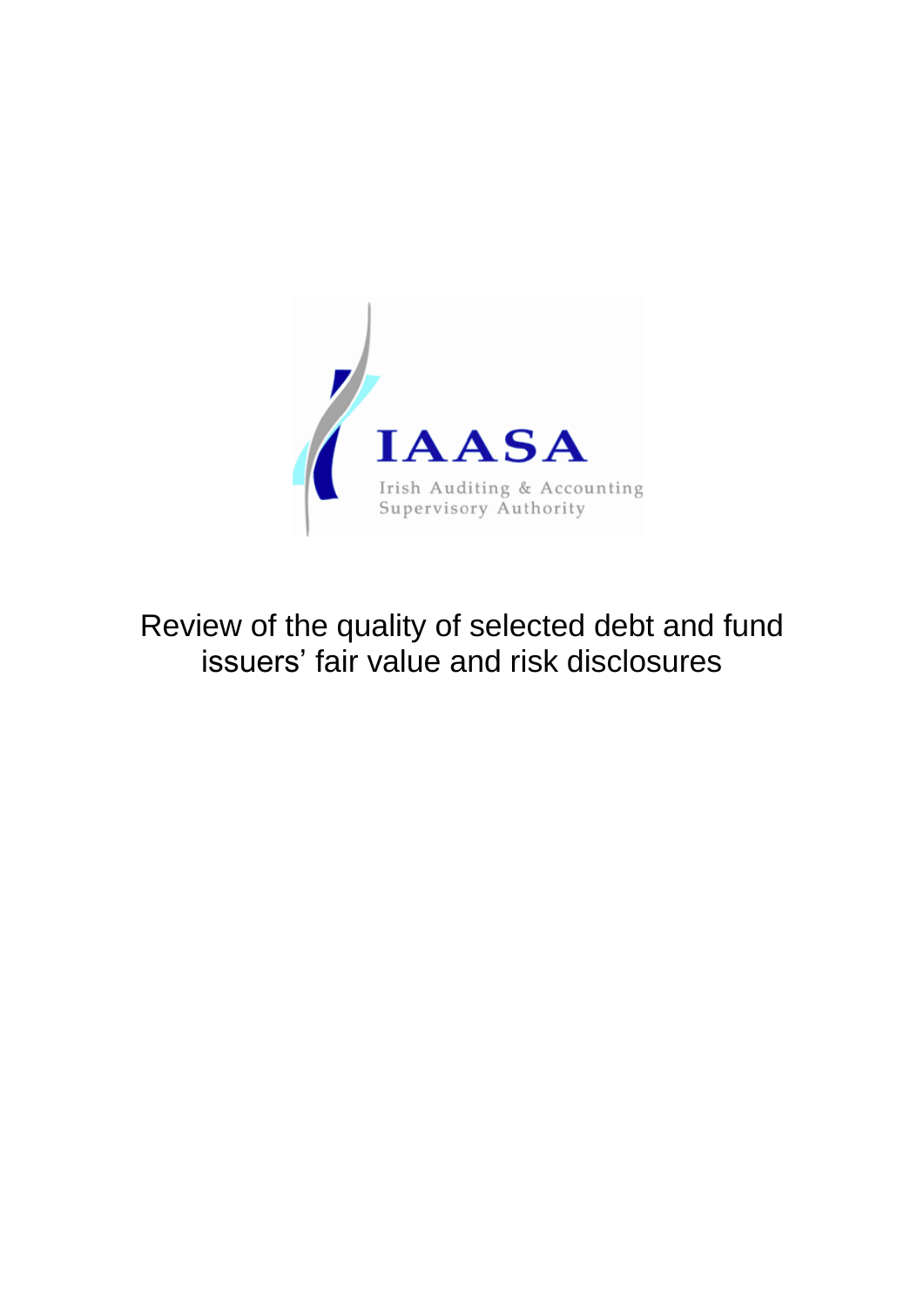# **MISSION**

**TO SUPPORT AND ENHANCE PUBLIC CONFIDENCE IN THE ACCOUNTANCY PROFESSION AND IN FINANCIAL REPORTING THROUGH THE EXERCISE OF EFFECTIVE, INDEPENDENT OVERSIGHT AND THE PROMOTION OF ADHERENCE TO HIGH STANDARDS**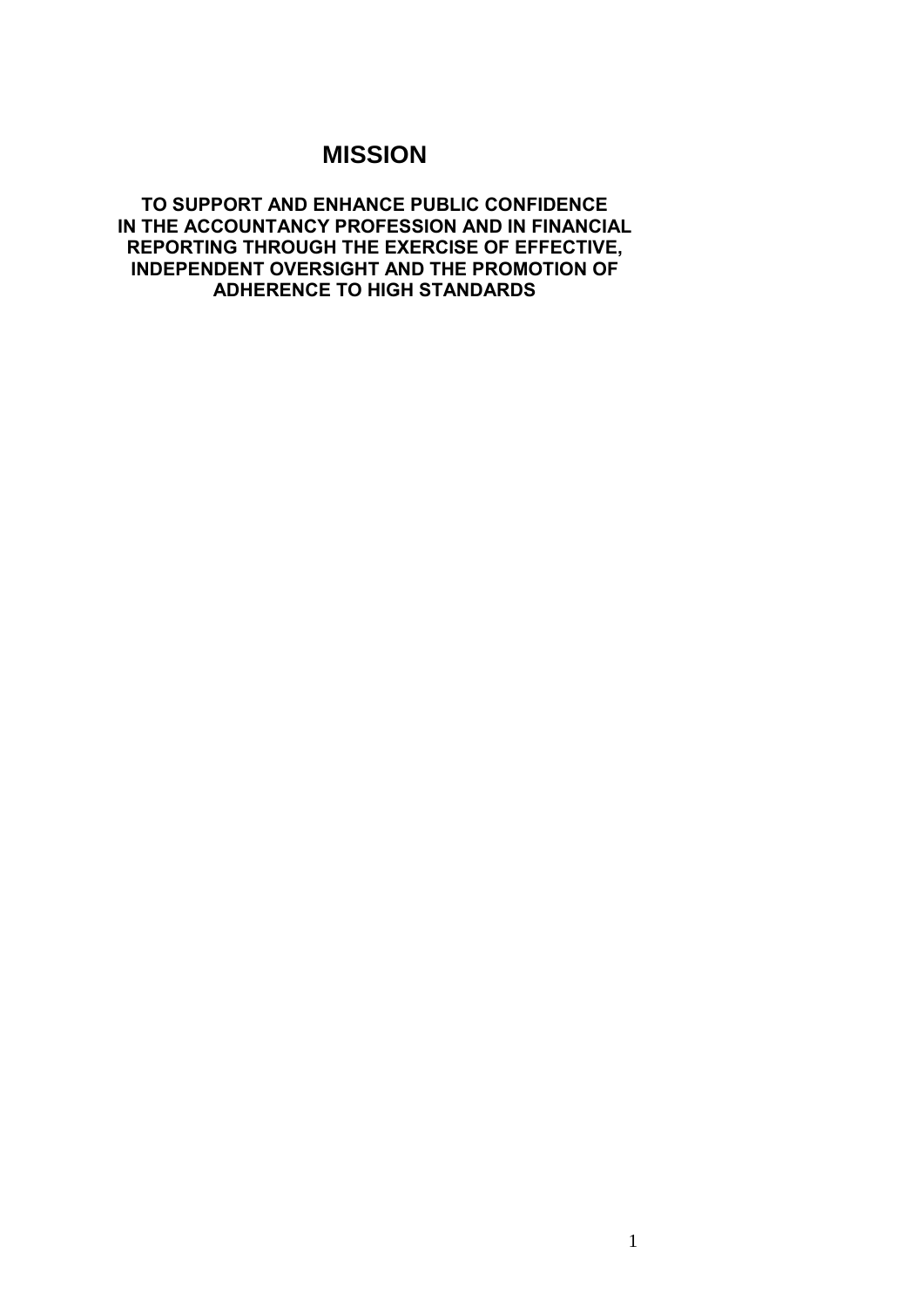# **DISCLAIMER**

The purpose of this document is to provide details of the outcome of a review of the quality of selected debt and fund issuers' risk and fair value disclosures, as set out in their annual financial reports. It does not constitute legal advice or a legal interpretation and is not, therefore, intended as a substitute for a detailed review of the relevant legislation or accounting standards. Where users of this document are uncertain regarding the effect of any legal provision, consideration should be given to obtaining independent legal advice.

Whilst every effort has been made to ensure the accuracy of the information contained in this document, the Irish Auditing & Accounting Supervisory Authority accepts no responsibility or liability howsoever arising from any errors, inaccuracies, or omissions occurring. The Irish Auditing & Accounting Supervisory Authority reserves the right to take action, which may or may not be in accordance with the provisions of this document.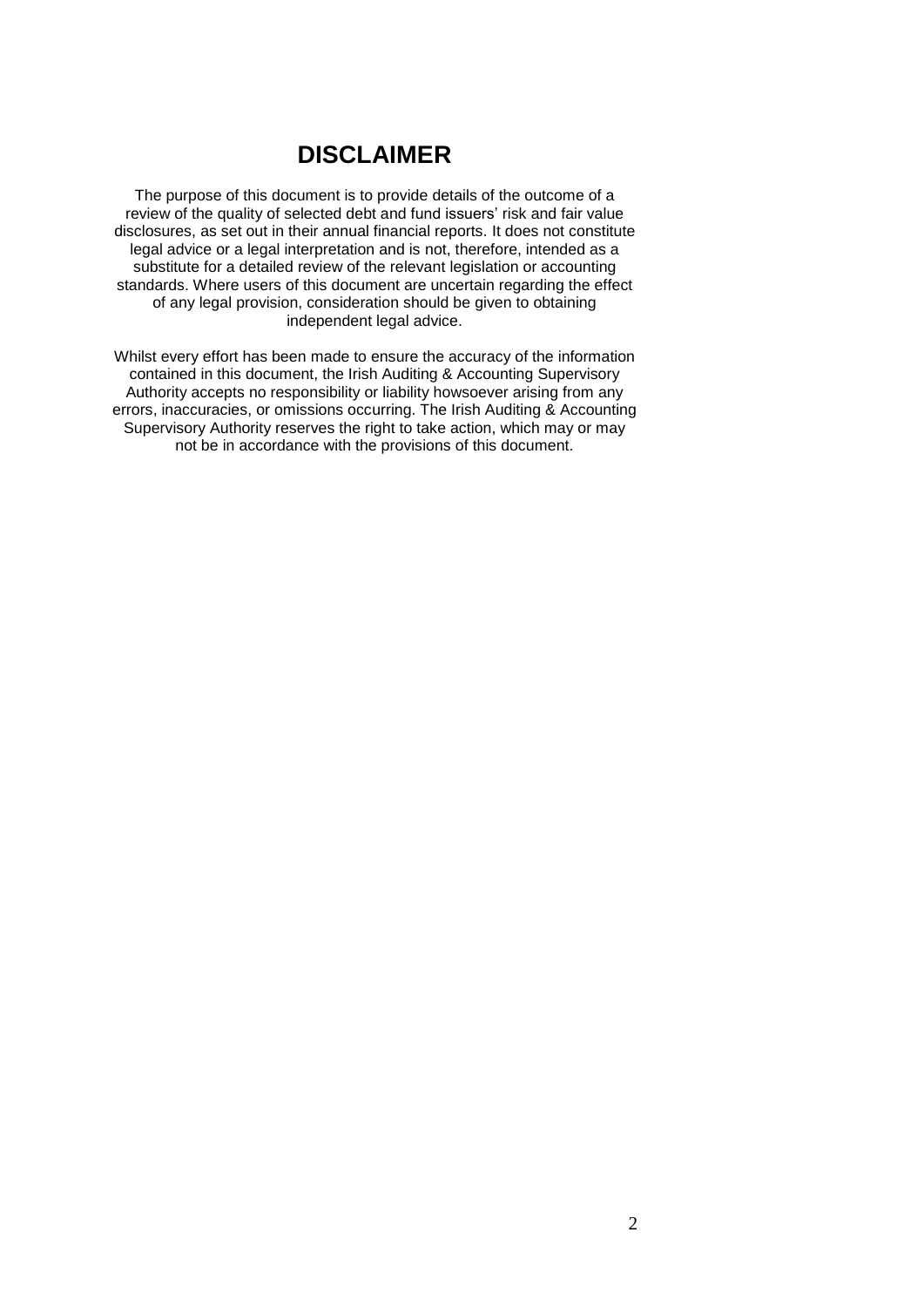## **TABLE OF CONTENTS**

| 1              |                |  |  |
|----------------|----------------|--|--|
|                | 1.1            |  |  |
|                | 1.2            |  |  |
|                | 1.3            |  |  |
| $\overline{2}$ |                |  |  |
|                | 2.1            |  |  |
|                | 2.2            |  |  |
| 3              |                |  |  |
|                | 3.1            |  |  |
|                | 3.2            |  |  |
|                | 3.3            |  |  |
|                | 3.4            |  |  |
| 4              |                |  |  |
|                | 4.1            |  |  |
|                | 4.2            |  |  |
|                | 4.3            |  |  |
|                | 4.3.1          |  |  |
|                | 4.3.2<br>4.3.3 |  |  |
|                | 4.4            |  |  |
|                | 4.4.1          |  |  |
|                | 4.4.2          |  |  |
|                | 4.4.3          |  |  |
|                |                |  |  |
|                | 4.5.1          |  |  |
|                | 4.5.2          |  |  |
|                | 4.5.3          |  |  |
|                |                |  |  |
|                | 4.6.1          |  |  |
|                | 4.6.2          |  |  |
|                | 4.6.3          |  |  |
|                | 4.7            |  |  |
|                | 4.7.1          |  |  |
|                | 4.7.2          |  |  |
|                | 4.7.3          |  |  |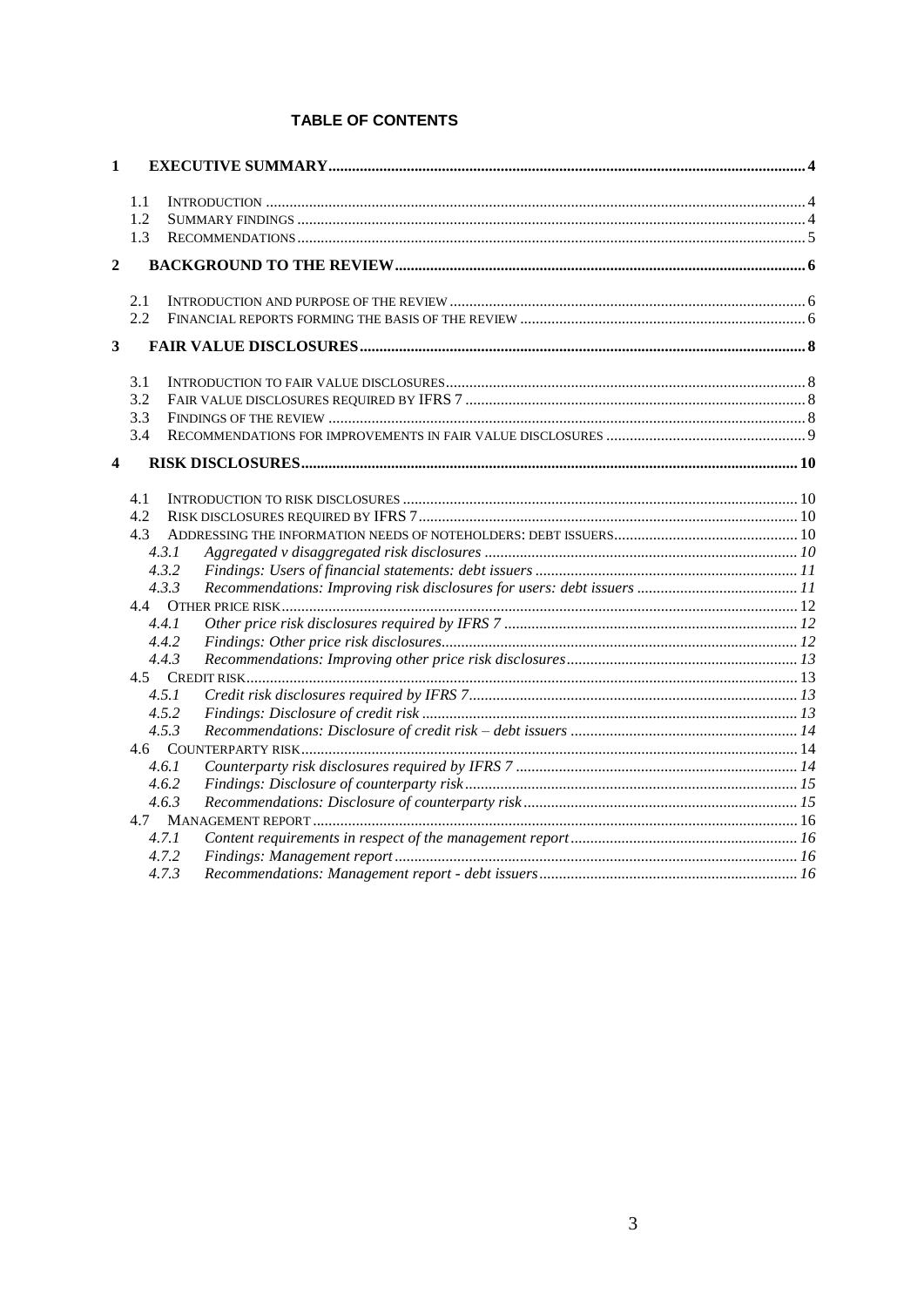# <span id="page-4-0"></span>**1 Executive summary**

## <span id="page-4-1"></span>*1.1 Introduction*

This document provides details of the results of a review of the quality of selected debt and fund issuers'<sup>1</sup> fair value and risk disclosures in respect of financial instruments, as contained within those issuers' annual financial reports. The purpose of this document is to assist those charged with the governance and management of debt and fund issuers to improve the standard of their reporting in this area.

### <span id="page-4-2"></span>*1.2 Summary findings*

<u>.</u>

The Irish Auditing & Accounting Supervisory Authority ('IAASA') reviewed a sample of 14 debt and 6 fund issuers' annual financial reports, all in respect of financial years ending during the calendar year to 31 December, 2010.

This review of the quality of debt and fund issuers' fair value and risk disclosures has identified deficiencies in the nature of the information provided to users. In particular, debt issuers' financial reports were, in some instances, found to contain significant non-compliance with the disclosure requirements of IFRS 7/ FRS 29 *Financial Instruments: Disclosures*.

This is a disappointing, although not surprising, outcome given IAASA's previous experience of reviewing the financial reports prepared by entities coming within this constituency.

It is frequently suggested that IFRS 7 is not suited to the needs of fund and debt issuers. However, despite the fact that IFRS 7 permits a degree of latitude for an entity to decide how much detail it provides, how much emphasis it places on different aspects of the requirements and how it aggregates information, the majority of issuers in the sample did not provide tailored disclosures that they deemed more representative of their circumstances.

IAASA's review of debt and fund issuers' fair value and risk disclosures has identified the following principal findings:

- a majority of the sampled issuers' disclosures included a menu of possible valuation techniques that could be used to value financial instruments rather than providing a description of the actual valuation techniques applied;
- debt issuers typically applied too narrow an interpretation of who could be considered users of  $\bullet$ their financial statements and, therefore, provided only limited decision useful disclosures about risk; in particular, the failure to identify noteholders as a significant user was a common failing;
- $\bullet$ descriptions of policies and processes for managing risks arising from financial instruments (qualitative disclosures) were often generic statements, boilerplate and not user specific, and contained insufficient detail to provide any meaningful explanations;
- disclosures by class of financial instrument were frequently absent from issuers' reports  $\bullet$ despite the presence of financial instruments with dissimilar characteristics;
- where changes in fair values or individual risks (for example other price risk, credit risk and counterparty risk) occurred in the period, most issuers did not provide details of the changes in risks or explanations of the reasons for, or impact of, those changes;
- failure to explain other price risk or to provide the information necessary to explain the nature of its components or changes therein, as well as presenting information in too aggregated a form; and

<sup>1</sup> Entities whose securities are admitted to trading on a regulated market, situated, or operating, within the EU/EEA and whose home member state is Ireland i.e. entities falling within the remit of the Transparency (Directive 2004/109/EC) Regulations 2007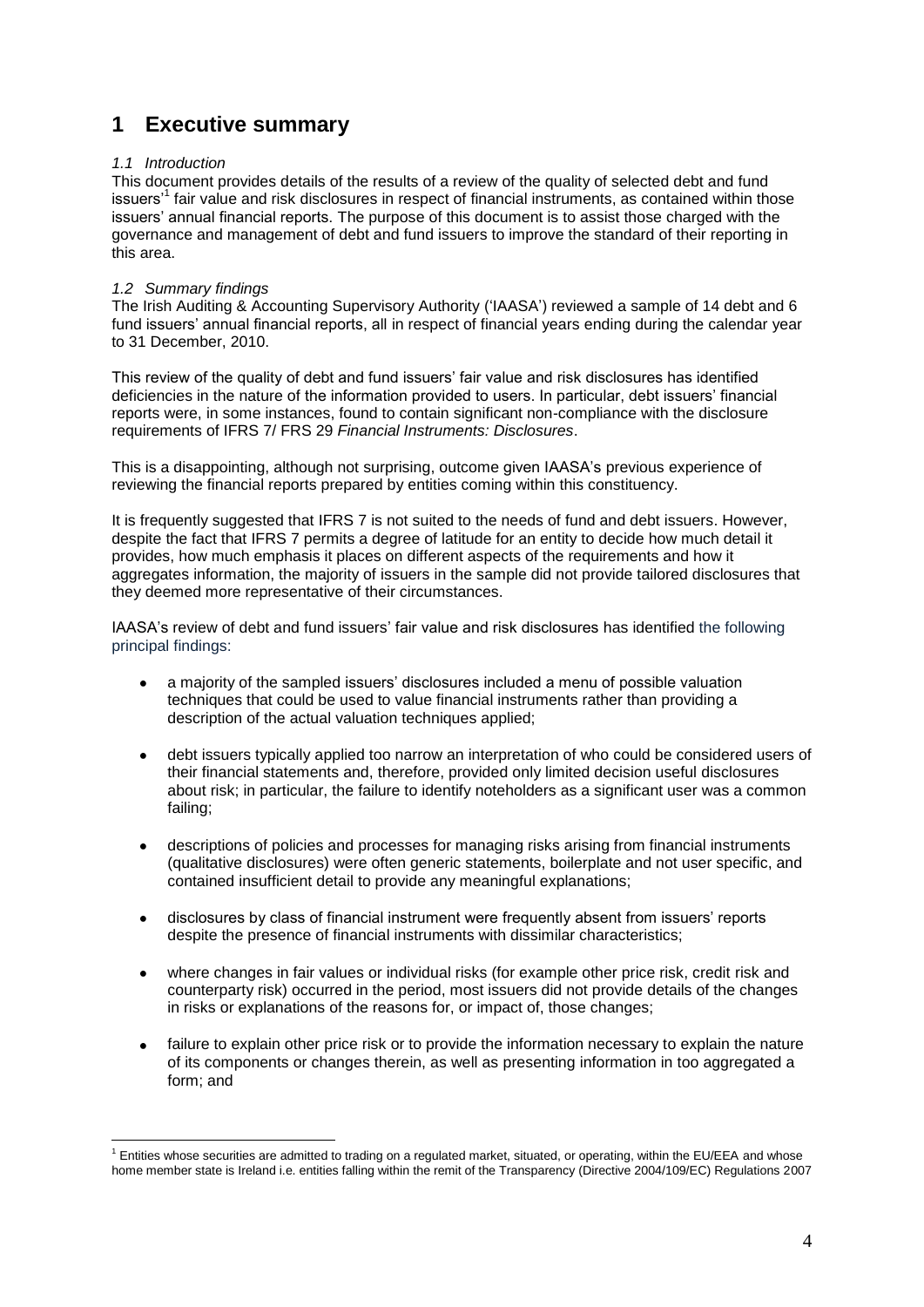management report disclosures in respect of performance lacked entity specific information as well as sufficient analysis necessary to understand the components of overall performance and failed to address future developments.

Notwithstanding the range of deficiencies identified in this document among closed ended funds and, particularly, amongst debt issuers, there were some examples of good quality financial instrument disclosures. Furthermore, it should be noted that the nature of the information identified as lacking in the financial statements is not necessarily indicative of measurement issues. Rather, enhanced disclosures would assist users of those financial statements in understanding the performance, financial position and potential variability of future cash flows.

## <span id="page-5-0"></span>*1.3 Recommendations*

In preparing future annual financial reports, fund and debt issuers need to improve the quality of the fair value and risk disclosures contained therein. This document suggests ways in which this might be achieved. In summary, it is recommended that issuers should:

- provide specific, tailored disclosure, as opposed to voluminous generic disclosures, to improve the decision usefulness of fair value and risk information;
- avoid a '*same as last year*' approach towards the preparation of fair value and risk  $\bullet$ disclosures, and ensure that the issuer's current circumstances are reflected in such disclosures. The fair value and risk disclosures should be seen as a dynamic and fluid part of the annual report that need to be re-examined each period;
- ensure that financial instruments with dissimilar characteristics are not inappropriately  $\bullet$ aggregated for the purposes of disclosure; and
- in the case of debt entities, recognise that noteholders are a key user of the financial  $\bullet$ statements, and ensure that fair value and risk disclosures address their requirements.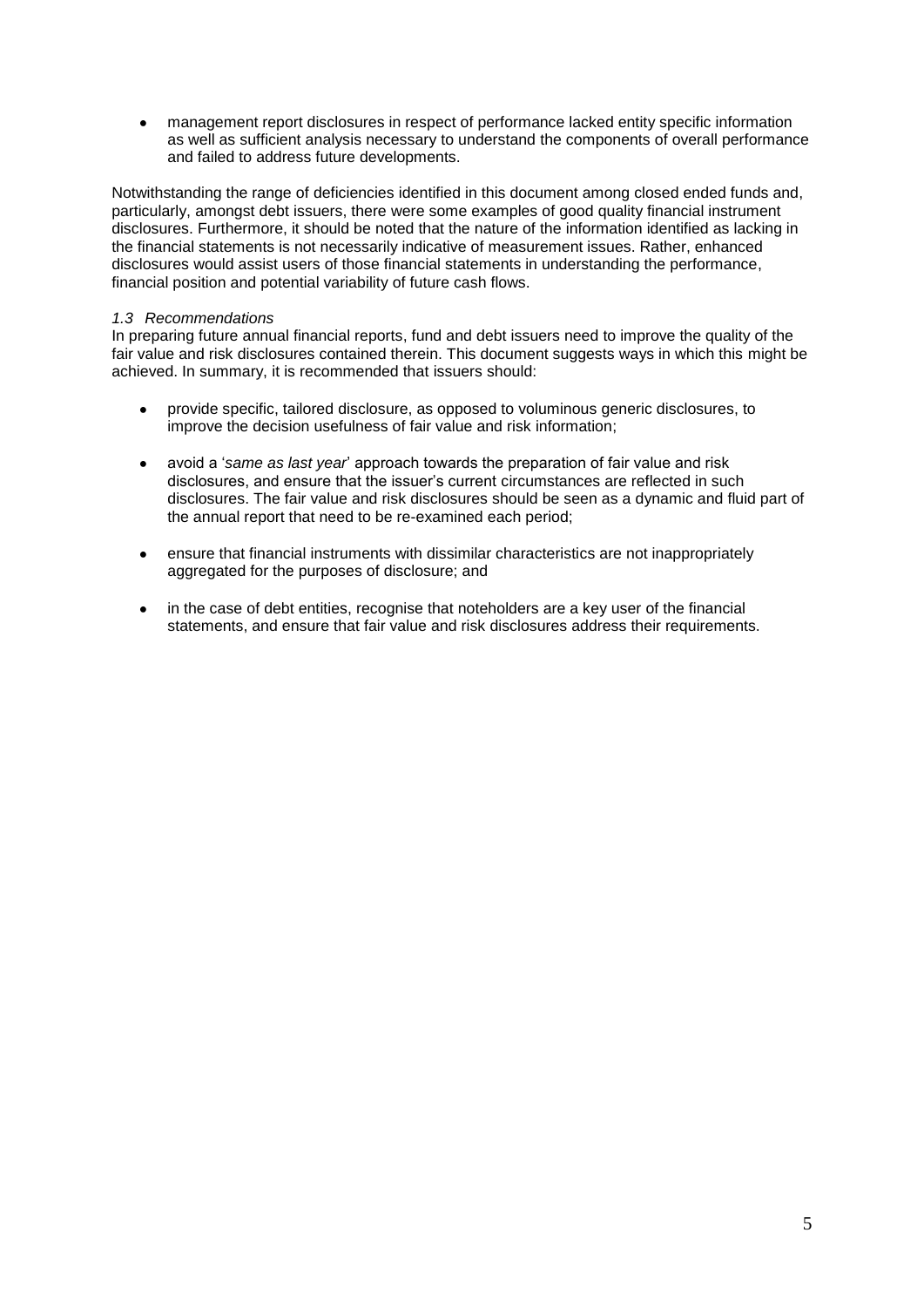# <span id="page-6-0"></span>**2 Background to the review**

## <span id="page-6-1"></span>*2.1 Introduction and purpose of the review*

Since it commenced its financial reporting review activities in 2007, IAASA has examined the financial reports of a significant proportion of the debt, fund and equity issuers coming within its remit<sup>2</sup>.

As was noted in IAASA's most recent Annual Report, despite the large number of fund and debt issuers that have been the subject of IAASA reviews to date, non-compliance with certain requirements of the relevant reporting framework continues to be a feature within these two constituencies. In that context, IAASA indicated that it was considering a number of additional initiatives in order to address certain shortcomings in these constituencies' financial reporting. This review, which focuses on selected debt and fund issuers' fair value and risk disclosures, is one such initiative.

This document provides details of the results of a review of the quality of selected debt and fund issuers' fair value and risk disclosures in respect of financial instruments, as contained within those issuers' annual financial reports. The purpose is to assist those charged with the governance and management of debt and fund issuers to improve the standard of their reporting in this area.

The audience for this document is principally intended to be those involved in the preparation, approval and review of issuers' annual financial reports, including issuers' accountants, senior management, Audit Committees, Boards, providers of audit and other assurance services, legal advisors, listing agents and, where applicable, fund administrators and other relevant service providers. In that context, IAASA encourages the widest possible transmission of this document.

It is important to note that the infringements identified are not necessarily representative of the quality of the financial reports of debt and fund issuers that do not fall within IAASA's financial reporting review remit. However, it would be expected that the observations on fair value disclosures and risk reporting contained in this document are of relevance to the aforementioned wider body of debt and fund issuers.

## <span id="page-6-2"></span>*2.2 Financial reports forming the basis of the review*

IAASA's total debt and fund issuer review constituency comprises of 129 issuers (i.e. 92 debt and 37 fund issuers)<sup>3</sup>, who publish approximately 232 periodic financial reports per annum (i.e. 103 halfyearly financial reports and 129 annual financial reports). This document presents the results of a detailed review of a sample of 14 debt and 6 fund issuers' most recent annual financial reports at the time the review was conducted, all in respect of financial years ending during the calendar year to 31 December, 2010.

### *Background – closed ended funds*

These issuers are typically characterised by their investment in illiquid assets and/or investments that require a medium/long term horizon to return capital gains. For this reason, they are more suited to the structure of closed ended funds where investors must commit a predetermined amount of capital for a fixed period of time. The majority of fund issuers coming within IAASA's review remit (i.e. closed ended funds<sup>4</sup>) fall within the following categories: venture capital/private equity funds, funds investing in other illiquid assets e.g. property investments, and equity buy-out funds*.*

 2 Further information regarding IAASA's financial reporting review activities can be obtained from chapter 4 of its previously published Annual Reports and from its Observations documents, all of which can be accessed at <http://www.iaasa.ie/publications/index.htm>

As at 31 December, 2010

<sup>4</sup> The Central Bank has issued guidance on the definition of a closed ended fund as *"A collective investment undertaking which does not permit the redemption of its units at the holders' request...."*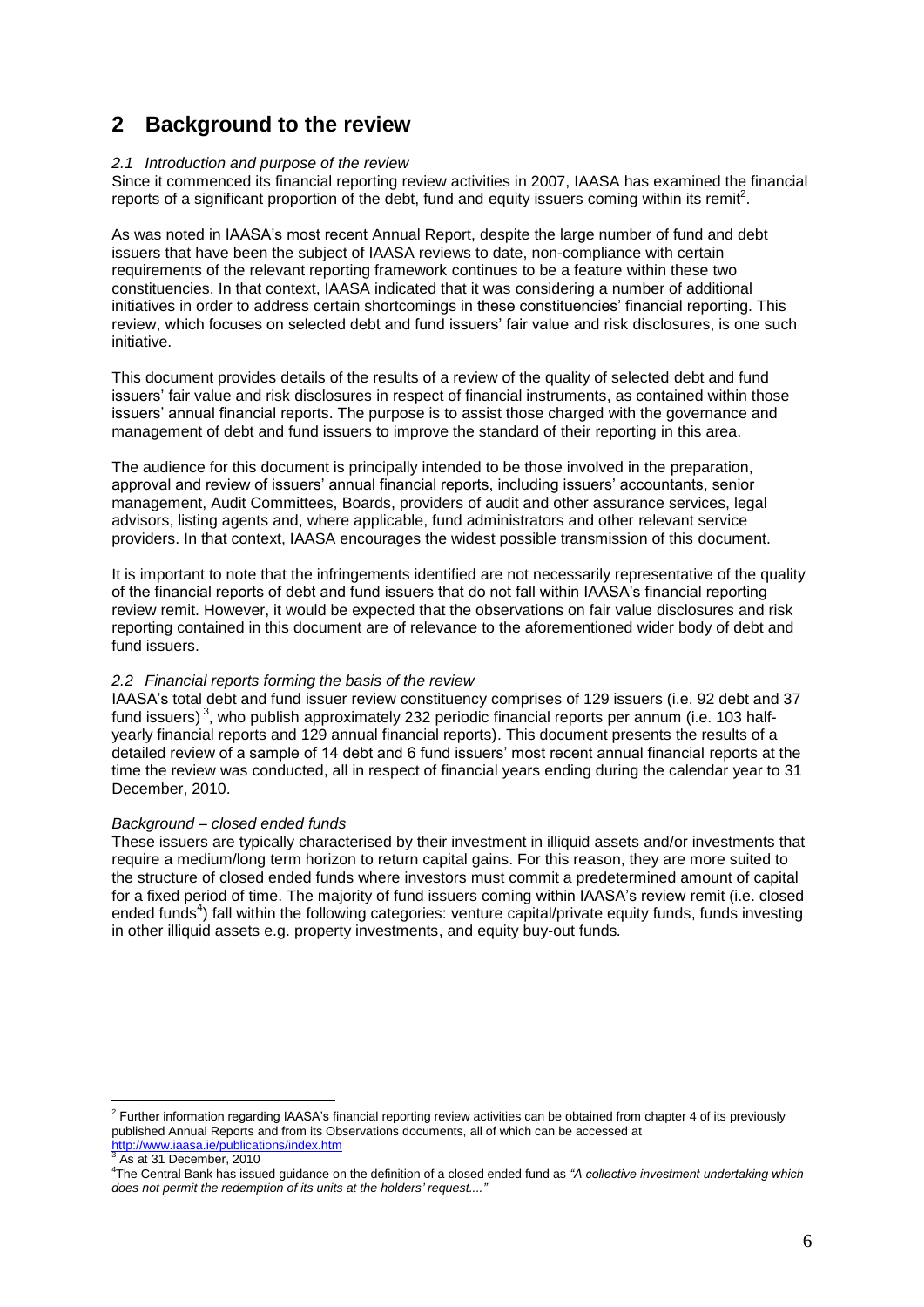## *Background<sup>5</sup> – issuers of debt*

The majority of debt issuers within IAASA's review constituency fall into the following categories:

- (i) *asset backed notes/debt:* proceeds from the notes/debt issued are used to invest in a portfolio of investments which are pledged as collateral to the related noteholders (so called '*pass through*' securities);
- (ii) *credit linked or derivative backed notes/debt:* the nominal value of the notes/debt issued is invested, through a counterparty, in derivatives. The fair value of the derivative, and consequently the return due to the noteholders, is dependent upon both the return from a specified portfolio of notional investments and the creditworthiness of the derivative counterparty (rather than based on the returns of the actual investments); and
- (iii) *funding vehicle for related or affiliated group companies:* a vehicle where the entity raises funds through the issuance of listed notes/debt and the proceeds are used to acquire the investments of one particular entity (as opposed to a diverse portfolio of investments). Due to the concentration of investments, there are often a small number of counterparties, many of whom may be related parties. Income from the investments may be guaranteed by another group company, or otherwise affiliated entity, whose investments the company has acquired.

The sample, which represents 15% of debt issuers and 16% of funds coming within IAASA's review remit, was selected to include issuers with a range of characteristics present in the total population (e.g. to cover the different types of business models) as well as to include issuers serviced by a range of auditors and administrators.

Furthermore, as a large majority of issuers coming within IAASA's remit use either IFRS or Irish GAAP<sup>6</sup>, the observations offered in this document are confined to the requirements as they apply to IFRS and Irish GAAP issuers. The relevant international accounting standard is IFRS 7 *Financial Instruments: Disclosures*. FRS 29 *Financial Instruments: Disclosures* is the equivalent standard applying under Irish GAAP. Readers should note that, throughout this document, where reference is made to IFRS 7, it should equally be read as referring to the requirements of FRS 29.

 5 For a description of how debt issuers forming the basis of this review are structured refer to paragraph 4.3.

<sup>&</sup>lt;sup>6</sup> Generally Accepted Accounting Principles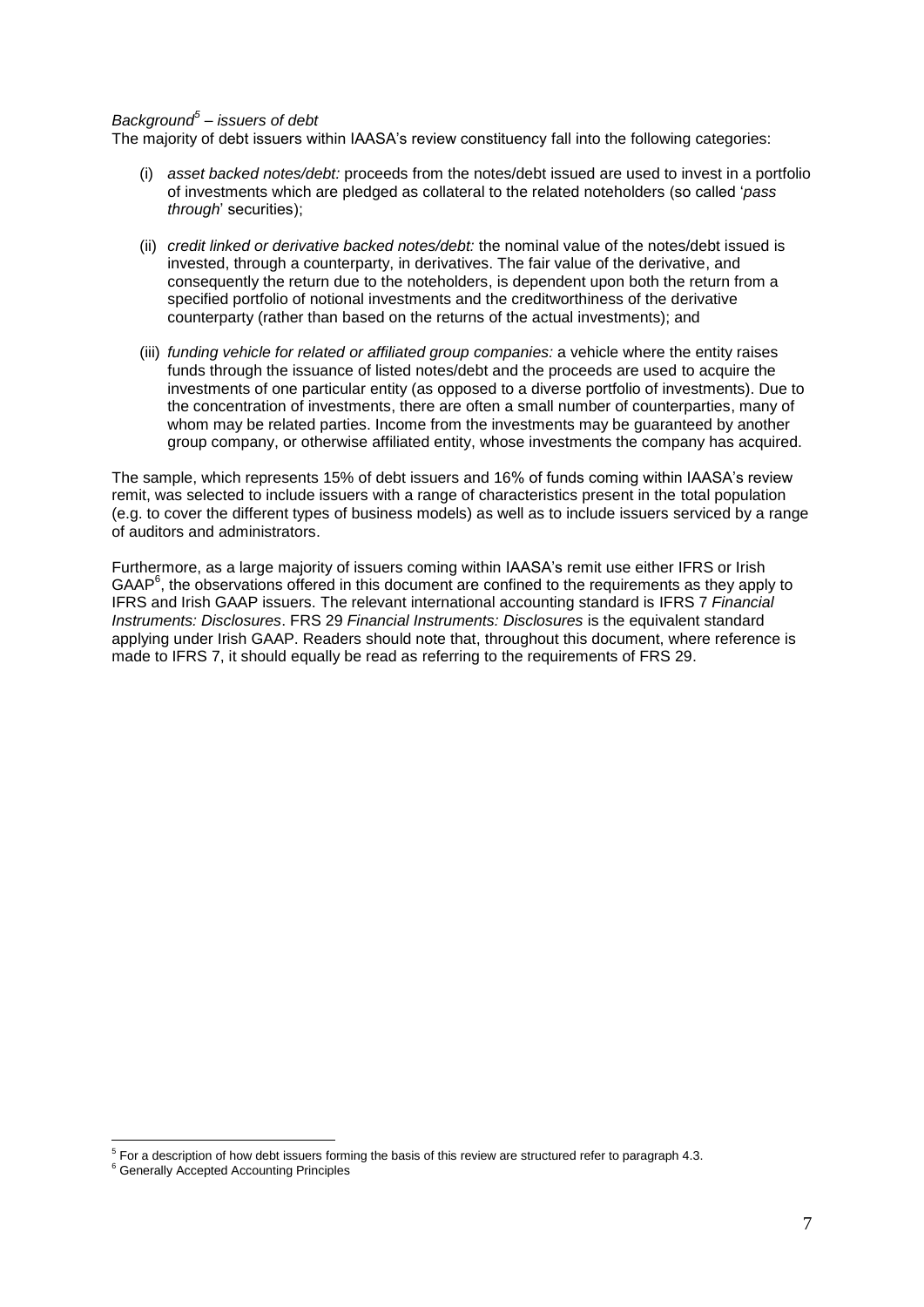# <span id="page-8-0"></span>**3 Fair value disclosures**

## <span id="page-8-1"></span>*3.1 Introduction to fair value disclosures*

The impact of the global financial crisis on the fair value of certain financial instruments has resulted in an increase in illiquidity and volatility in the fair values of selected financial instruments. The absence of an observable market price has increased the necessity for issuers to select and apply valuation techniques to determine the fair value of such financial instruments. The selection of which valuation technique to apply as well as the assumptions underpinning those techniques requires the exercise of experienced judgement by those charged with governance of the entity.

## <span id="page-8-2"></span>*3.2 Fair value disclosures required by IFRS 7*

IFRS 7.27 requires the disclosure of the methods and, where a valuation technique is used, the assumptions applied in determining the fair values of each class of financial asset and financial liability as well as details of any change in valuation technique and the reasons for the change. Furthermore, on the basis that fair values estimated by valuation techniques are more subjective and more prone to variability than those established from an observable market price, IFRS 7.27B(e) requires disclosure of information about the effect on fair value of reasonably possible alternative assumptions, including details of how the effect was calculated. Such information is intended to provide users with sufficient information to enable them to assess the extent of subjectivity in the fair value estimate of a financial instrument.

## <span id="page-8-3"></span>*3.3 Findings of the review*

IAASA's review of debt and fund issuers' annual financial reports identified that, in many cases, disclosures about valuation techniques demonstrated:

- a failure to identify the specific valuation techniques applied by the issuer in question;
- a failure to disclose whether there had been any changes in the valuation techniques used during the year, and if so, the reasons for making the changes; and
- a failure to disclose details of the effect of reasonably possible alternative assumptions.  $\bullet$

A large majority of the annual financial reports reviewed described a menu of possible valuation techniques that could be used to value financial instruments rather than providing a description of the actual valuation techniques applied by the issuer. As a consequence, it was not possible, in most cases reviewed, to establish the specific valuation methodology used to determine the fair values of the issuer's financial instruments where a valuation technique was used i.e. Level 2 and Level 3 prices<sup>7</sup>. Furthermore, in only 2 out of the 20 disclosures reviewed was there any distinction made in respect of the valuation methodologies adopted by class of financial instrument or disclosure of details regarding the most significant assumptions underpinning their valuation techniques by class of financial instrument.

Examples of insufficient disclosures in this regard included:

*'…fair value is based on quoted market prices… where these are available.'*

*'…if a quoted market price is not available fair value may be estimated by the directors based on …other valuation techniques that provide an estimate of prices.'*

*'…the determination of fair values of financial assets, financial liabilities and derivatives are based on a combination of quoted prices and valuation models…'*

*'Some or all of the inputs into these models may not be market observable.'*

In the case of 19 out of 20 issuers, it was not possible to determine whether there had been changes in the type of, or frequency of use of, particular valuation techniques during the year. A failure to

 7 Level 2 prices use inputs other than quoted prices that are observable. Level 3 prices use inputs that are not based on observable market data.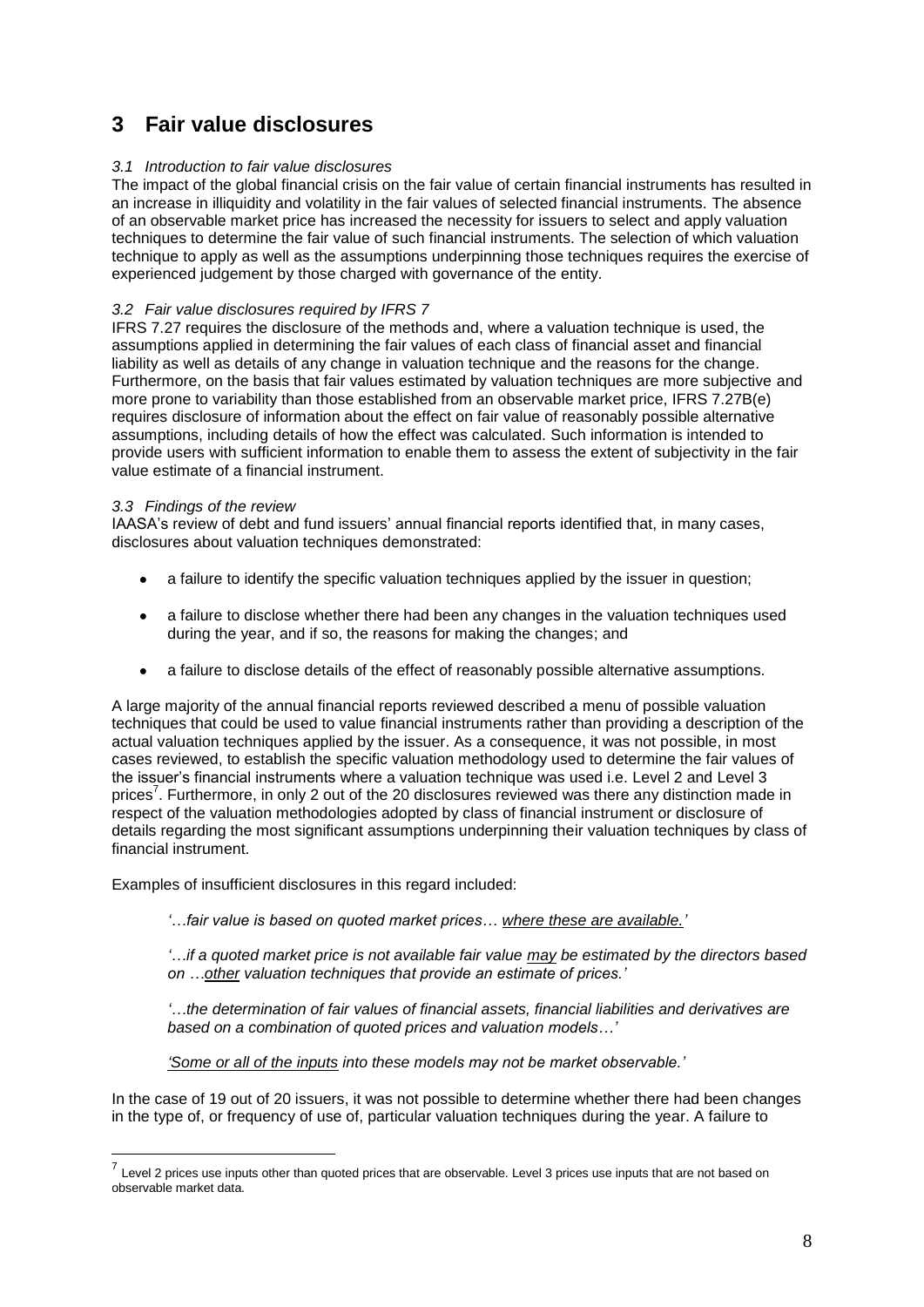disclose such changes is all the more disappointing given that 6 out of 20 issuers disclosed significant transfers between Levels 1, 2 or 3 prices and, therefore, such changes in techniques were likely to have occurred during the period.

Similarly, most issuers with financial instruments classified as Level 3 failed to disclose whether changing one or more of the inputs to reasonably possible alternative assumptions would change fair values significantly. Only 2 issuers provided details of reasonably possible valuation spreads for Level 3 securities by class of investments (equity & long term bonds), together with a qualitative explanation as to the basis for the alternative valuation.

### <span id="page-9-0"></span>*3.4 Recommendations for improvements in fair value disclosures*

In preparing future annual financial reports those charged with governance of fund and debt entities need to improve the quality of their fair value disclosures. This can be achieved by:

- (i) unambiguously stating, by class of financial instrument, the specific valuation techniques and underlying assumptions that are applied most frequently during the period;
- (ii) disclosing any changes to the methods and, where a valuation technique is used, the assumptions<sup>8</sup> occurring during the period, together with the reasons for making the change(s), by class of financial instrument;
- (iii) avoiding a *'same as last year'* approach towards the preparation of the fair value disclosures in future financial statements. The fair value disclosures in the annual financial statements should reflect the issuer's current circumstances. For example, disclosures are likely to require amendment in circumstances where a market for a financial instrument held becomes inactive, where there are movements in financial assets between Level 1, 2 and 3, where there are changes in the type or mix of financial assets held during the period or where there are changes in the valuation techniques selected by those charged with governance; and
- (iv) where an issuer determines fair values by engaging the services of specialist pricing brokers, it is important to note that the directors of the entity remain responsible for determining the fair value of financial instruments. On that basis, those charged with governance must ensure that they understand, continue to carefully review, challenge and, as appropriate, reconsider the nature of the disclosures of the valuation methodologies and underlying assumptions in their annual financial reports.

1

 $8$  Only the most significant assumptions need to be disclosed. An assumption is considered significant where a change would have a significant impact on the fair value arising.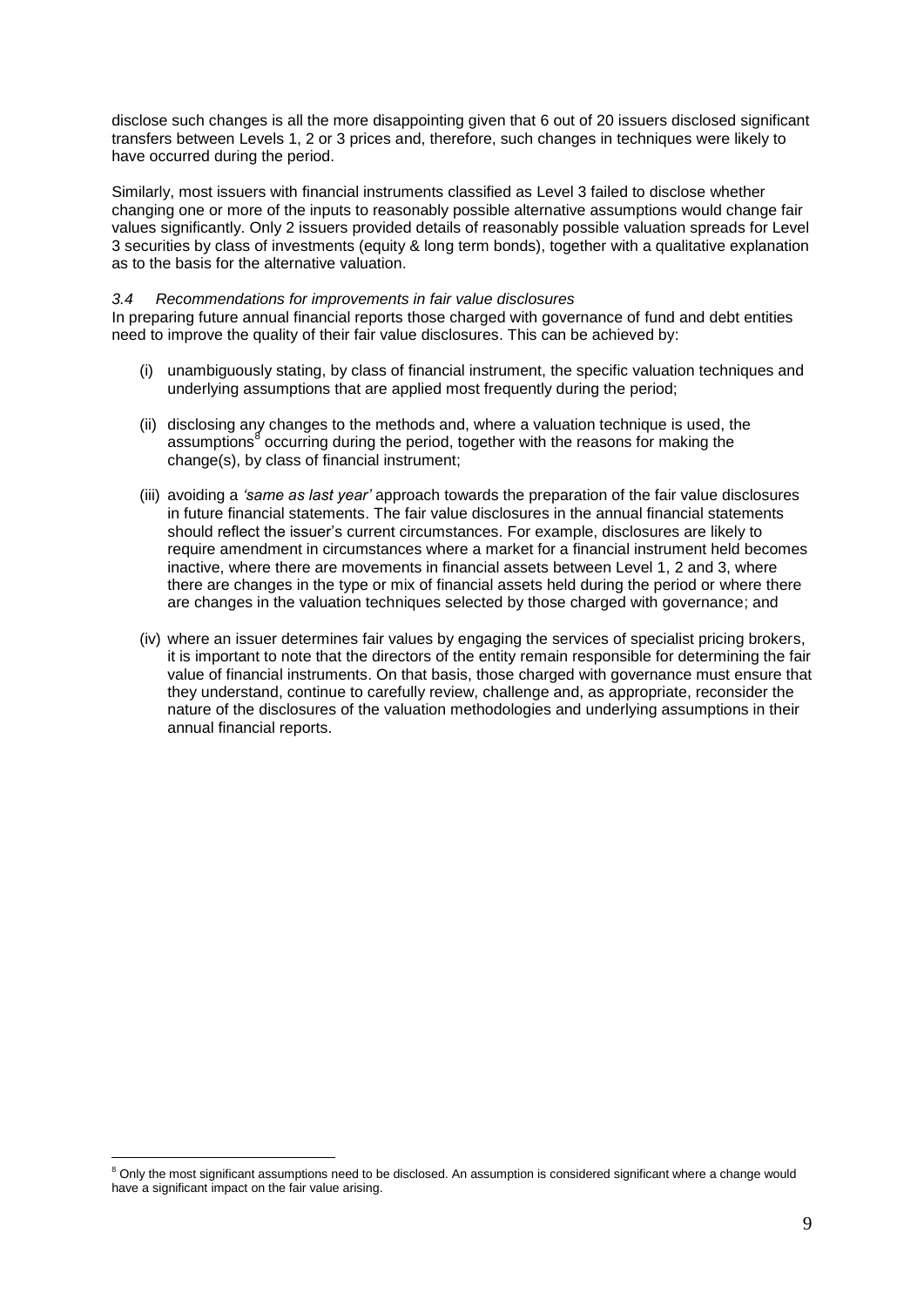# <span id="page-10-0"></span>**4 Risk disclosures**

## <span id="page-10-1"></span>*4.1 Introduction to risk disclosures*

The ongoing global financial crisis, together with significant changes to the accounting standards concerning issuers' risk reporting, support the view that risk reporting has assumed greater significance to users of financial statements. Greater transparency regarding significant risks allows users to make more informed judgements regarding the key issues of risk and return.

## <span id="page-10-2"></span>*4.2 Risk disclosures required by IFRS 7*

The objective of IFRS 7 risk disclosures is to provide a wide range of users with information about the nature and extent of risks arising from financial instruments and how the entity manages those risks. It is to be expected, therefore, that issuers' financial instrument risk reporting will demonstrate their individual risk profile, how risks are managed, monitored, mitigated and any changes therein.

IFRS 7.33 and 7.34 requires disclosure for each type of risk. IFRS 7.6 provides that when disclosing information by 'class', they are grouped into classes that are appropriate to the nature of the information being disclosed, taking into account their characteristics. Financial instruments (e.g. notes issued by debt issuers) may be grouped into classes by: the nature/type of investments underpinning the notes, by type of note (asset backed/pass through notes, derivative/credit linked notes), by investment strategy, by currency or maturity date, or other defining characteristics.

## <span id="page-10-3"></span>*4.3 Addressing the information needs of noteholders: debt issuers*

Given that the objective of IFRS 7 is to provide users with information necessary to enable them to evaluate the nature and extent of risks arising from financial instruments, an assessment of who the users of the entity's financial statements are is of critical importance to determining appropriate risk disclosures.

In most instances, for example in the case of closed ended funds, the key users are the equity shareholders and potential shareholders. However, this is not usually the case in respect of most of the debt issuers coming within IAASA's review remit. A majority of these entities are typically structured as companies which are bankruptcy remote Special Purpose Entities ('SPE') which issue notes structured as limited recourse loans with the proceeds used to purchase investments. The share capital is typically held by charitable trusts or other nominees and equity shareholders often have no voting rights and no rights to participate in the profits, if any, of the company. Notes are usually issued in separate series, with the assets attributed to any particular series of notes held separately from those relating to any other series. These entities typically, and to varying degrees, alter the risk profile of each individual series of note by using derivatives to eliminate, or significantly reduce, the risks of the underlying collateral investments such that the holders of each series of note bear the remaining risks of ownership, i.e., the price risk of the underlying collateral assets. Gains and losses on investments are offset by losses and gains on the related series of note and on related derivative contracts. Thus, the company often bears no 'net' risk and is effectively profit neutral. Therefore, the key user of such issuers' financial reports is, in most instances, the current or potential noteholders, given that noteholders are the principal bearers of risks arising from investments and the main providers of finance to the company that issues the debt.

## <span id="page-10-4"></span>*4.3.1 Aggregated v disaggregated risk disclosures*

Where risks attached to notes or classes of notes with apparently different risk characteristics are disclosed in the annual financial reports on an aggregated basis<sup>9</sup>, this may inhibit the ability of noteholders to determine the individual risks, or changes in risks, arising during the year relevant to each particular series or class of notes.

Furthermore, IFRS 7.33 and 7.34 requires the disclosure of each individual risk that makes up the overall risk exposure to financial instruments. Therefore, debt issuers that assert there is no overall 'net' risk must nonetheless disclose information for each individual risk arising from its exposure to financial instruments.

 9 This refers to the tendency of issuers to consolidate qualitative and quantitative risk disclosures at an overall portfolio of investments level rather than by class of financial instrument e.g. by class of note.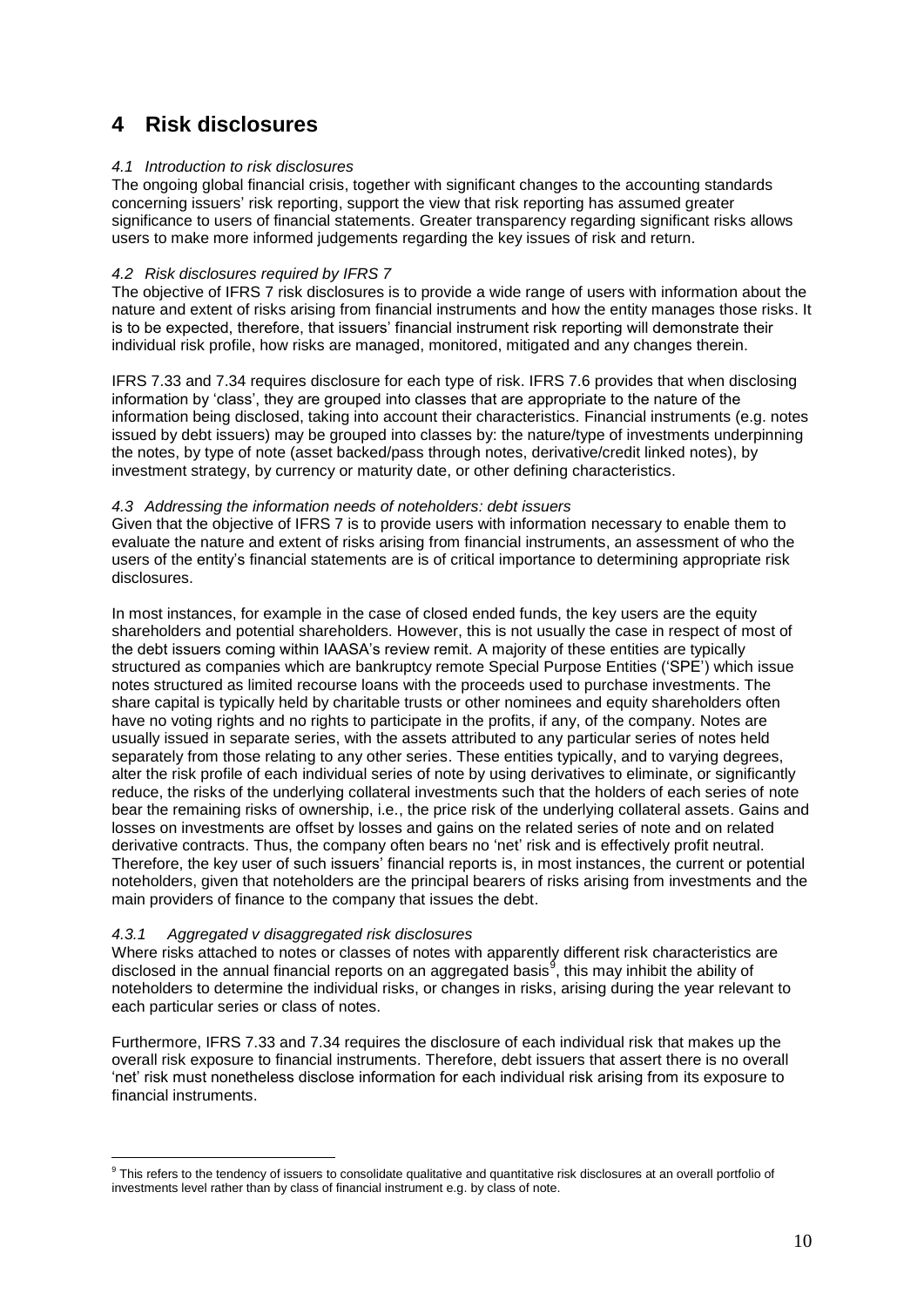Given the diversified nature of the financial instruments that may underpin each note or class<sup>10</sup> of note, it is reasonable to expect that the risk disclosures adopted by debt issuers in their annual financial reports will reflect this diversity through appropriate classification and presentation of financial instruments and related risk disclosures by class of financial asset and financial liability.

## <span id="page-11-0"></span>*4.3.2 Findings: Users of financial statements: debt issuers*

All the debt issuers examined adopted a very narrow interpretation of users of the financial statements and limited their risk disclosures to those arising for the company's equity shareholders. One consequence of this was that debt issuers' reports failed to disclose some key risks borne by noteholders, for example, other price risk, credit risk, concentration risk and counterparty risk. An issuer that seeks to hedge currency risk, interest rate risk, and/or other price risk through, for example a total return swap will remain exposed to, at a minimum, counterparty risk.

Examples of disclosures indicative of debt issuers' focus on company risks rather than the wider body of users includes, for example:

*'Any changes in the quoted prices or unquoted prices of any of the corporate bonds held by the Company would not have any effect on the equity or profit or loss of the Company as any fair value fluctuations are ultimately borne by either the swap counterparties or the holders of the debt securities issued by the Company'...* [emphasis added].

*'The Company's net exposure to credit risk is minimal as the notes issued by it are limited recourse. Consequently any loss suffered on the investments held will reduce the amount which the Company is required to pay to the noteholders and therefore does not result in a loss to the Company.'* [emphasis added].

None of the sampled debt issuers' annual financial reports provided a clear description of the nature or shared characteristic that informed the directors' classification and presentation of risk disclosures in the annual financial report. All but one debt issuer provided key risk disclosures at an aggregated level (rather than disaggregated by class of note), notwithstanding indications of significant differences in the nature of financial instruments and, consequently, the risks underpinning different series of notes.

As mentioned above, this may negatively impact upon the ability of existing and potential noteholders to understand all the individual risks and changes in risks attaching to each class of note and hinder their ability to predict the future cash flows for each type of noteholder (i.e. the recoverability of the principal loan amount) and variability in its timing and certainty.

# <span id="page-11-1"></span>*4.3.3 Recommendations: Improving risk disclosures for users: debt issuers*

In preparing future annual financial reports those charged with governance of debt entities need to improve the quality of their risk disclosures. This can be achieved by:

- (i) reflecting on the risks that the main users of the financial statements are exposed to, how each risk could impact the economic decisions taken by those users and how those risks are presented and disclosed in the annual financial report; in the case of debt issuers, recognising that the noteholders are a key user of the financial statements, being in most instances the principal source of finance;
- (ii) avoiding the adoption of a '*same as last year*' approach to risk reporting or '*comparison to peer entities*', who may have different circumstances, risk profiles, strategies and/or poor disclosure policies;
- (iii) reassessing, in respect of each reporting period, whether the annual financial report provides a comprehensive disclosure of all the risks and changes in risks that users of those reports may be exposed to and whether the risk disclosure provides information that is useful to those users' in making decisions.

<sup>&</sup>lt;u>.</u> <sup>10</sup> Paragraph 4.2 refers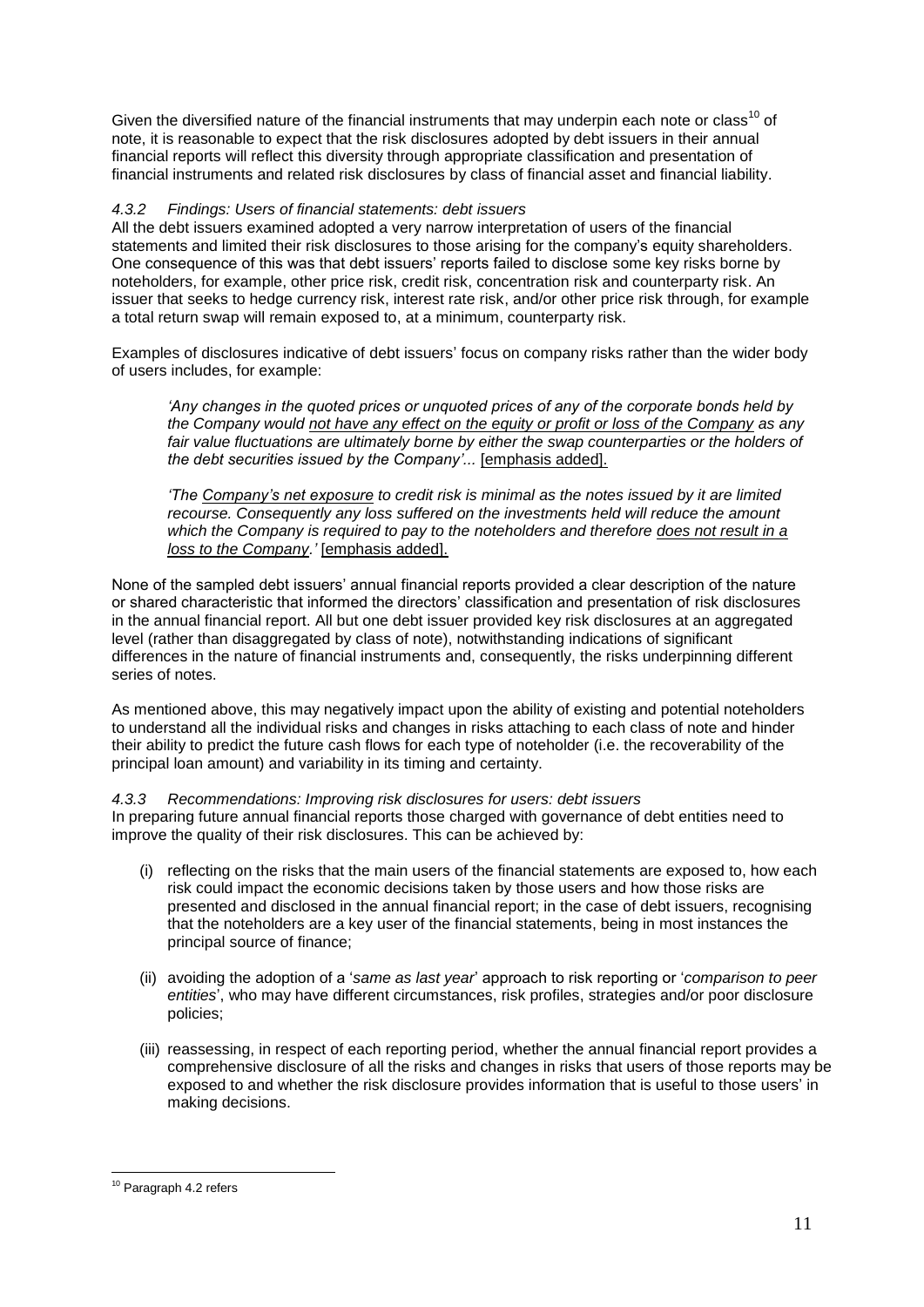- (iv) ensuring that financial instruments<sup>11</sup> with dissimilar risk characteristics are not inappropriately aggregated for the purposes of risk disclosures. Noteholders must be able to appreciate the individual risk components of each class of note. The financial statements should provide a clear and concise description of the nature and characteristics shared by each class of note such that important differences between classes of notes are apparent to users of the annual report; and
- (v) ensuring adequate disclosure of the judgements of those charged with governance regarding classification and presentation of investments and notes.

It is to be expected that future risk disclosures of debt issuers will reflect the diversity and complexity of the risk profile of the individual issuer and the financial instruments that it is exposed to rather than the commonalities of risk disclosures evident from many diverse debt issuers' annual reports to date.

## <span id="page-12-0"></span>*4.4 Other price risk*

The principal purpose of holding financial instruments, whether through closed ended funds or debt issuers that IAASA has within its remit, is to accrue capital gains from exposure to financial instruments, together with earning income on those instruments for the benefit of shareholders or noteholders. It follows, therefore, that users of their financial statements are particularly interested in information regarding risks of adverse changes in market prices. 'Other price risk' is the term used in IFRS 7 to describe such risks (other than those arising from interest rate risk or currency risk)<sup>1</sup> .

## <span id="page-12-1"></span>*4.4.1 Other price risk disclosures required by IFRS 7*

IFRS 7.33 requires the disclosure, in qualitative terms, of information about exposures to risks, the objectives, policies and process for managing and measuring risk, as well as details of changes in those exposures or risk management methods in the period. IFRS 7.34 provides for summary quantitative data to be disclosed for each type of risk arising. Paragraph BC41 of IFRS 7 states that the requirements in paragraphs 33 to 42 combine qualitative disclosures, (of the entity's exposure to risks arising from financial instruments, and the way in which management views and manages these risks), with quantitative disclosures.

## <span id="page-12-2"></span>*4.4.2 Findings: Other price risk disclosures*

As is the case with some of the previously discussed disclosures, the most common failing in other price risk disclosures was the repetition of standard definitions of other price risk along with nonspecific disclosures which lacked the information necessary to explain the components of other price risk particular to the entity or its financial instruments. In fact, there were very few genuine attempts to impart to the user an understanding of the specific nature of the other price risk arising from issuers' exposure to a particular mix or classes of financial instruments. Examples of poor quality and boilerplate other price risk disclosures include:

*'The Fund is exposed to market price risk on all its investments.'*

*'…market price risk relates to the....stock exchanges and to other exchanges, if any, where such investments are listed'.*

*'The Company is exposed to market price risk arising from its investment in.......'*

These descriptions fail to enable users' to gain an understanding of the nature of other price risk contained in the financial assets or differences in other price risk in elements of the financial assets held.

Quantitative other price risk disclosure of fund issuers was found to be of better quality than that of debt issuers with data disclosed by class of investment in some cases (e.g. by asset type, class, listed/unlisted). A majority of the debt issuers had almost identical qualitative disclosures, indicative of the general failure to examine the other price risk specific to the issuer's investments and over time.

1

 $11$  i.e. notes issued or the investments underpinning same

<sup>12</sup>IFRS 7, Appendix A defined other price risk as: *'The risk that the fair value or future cash flows of a financial instrument will fluctuate because of changes in market prices (other than those arising from interest rate risk or currency risk), whether those changes are caused by factors specific to the individual financial instrument or its issuer, or factors affecting all similar financial instruments traded in the market.'*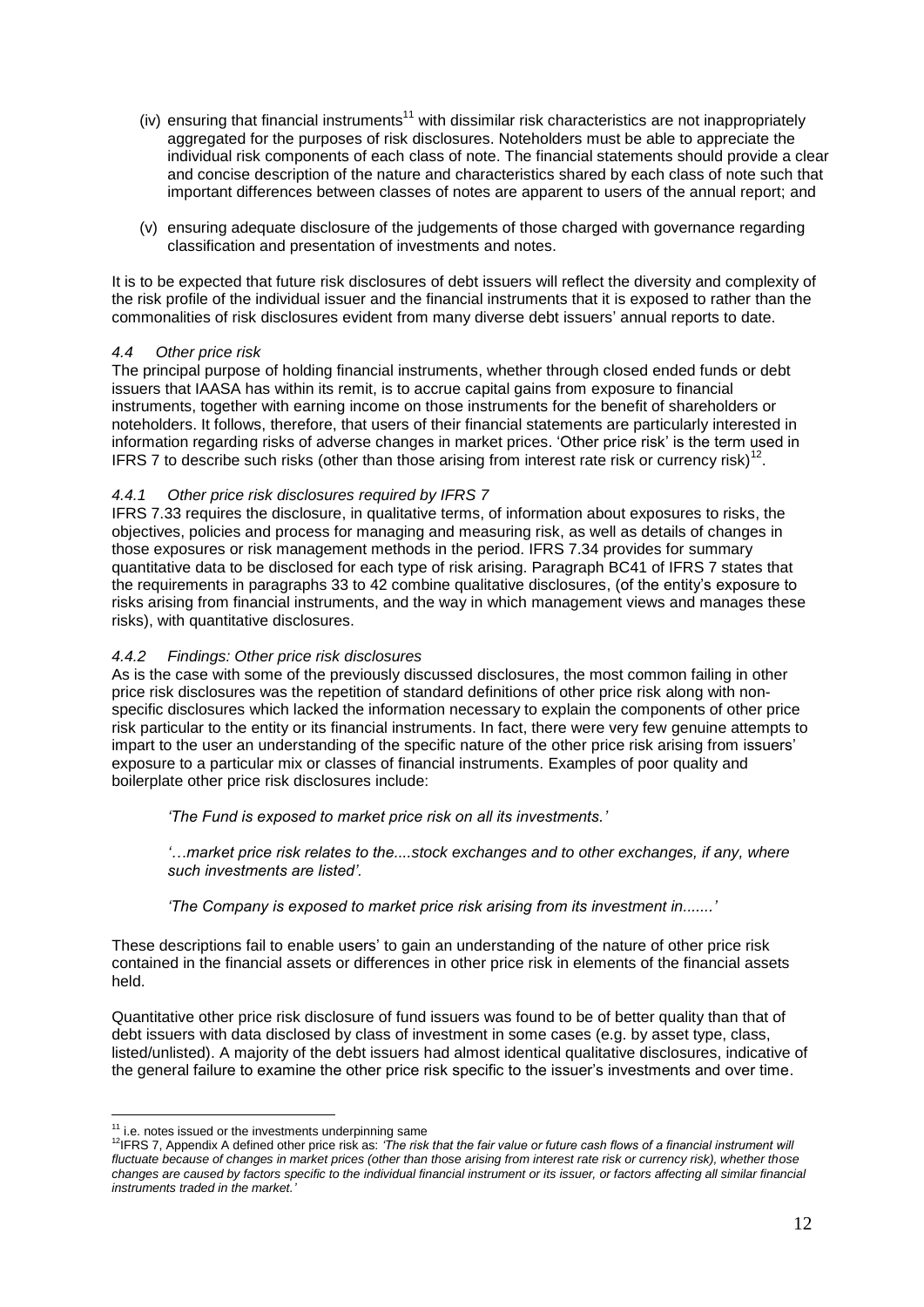Notwithstanding there being indications within other areas of the annual report of changes in other price risk during the year, a majority if issuers (11 out of 20) failed to clarify whether other price risk had changed during the period and, if so, why this had changed. For example, the following details were noted in certain issuers' reports, although there were no disclosures provided regarding changes in other price risk during the period:

- significant transfers between Level 2 and 3 prices indicating illiquidity of selected assets;
- changes in the proportion of listed and unlisted assets; and
- valuation details contained in the Directors' Report, Investment Manager's Report or in the notes to the financial statements.

## <span id="page-13-0"></span>*4.4.3 Recommendations: Improving other price risk disclosures*

In preparing future annual financial reports, those charged with governance of fund and debt entities need to improve the quality of their other price risk disclosures. This can be achieved by:

- (i) going beyond generic and boilerplate qualitative disclosures of other price risk and providing users with a genuine understanding of the exposure to other price risk specific to the individual issuer's investments, why other price risk arises and why it differs for each significant class of investments and financial instruments;
- (ii) ensuring disclosures continue to reflect changes, if any, in other price risk occurring during the year and explain the reasons (in qualitative and quantitative terms by class of investments) for those changes; and
- (iii) avoiding the adoption of a '*same-as-last-year*' approach to other price risk disclosures. For example, enhanced disclosures should be considered when there is a significant movement in the hierarchy of fair value prices or where the relative proportions of the classes of investments have changed significantly (such as movements in relative holdings of equities, bonds, listed/ unlisted assets, rated/unrated assets, geographic spread of assets) which may be indicative of a change in the other price risk.

## <span id="page-13-1"></span>*4.5 Credit risk*

Whilst disclosures about credit risk are important for all issuers, they are critical for complex and structured debt issuers, whose business model is to package exposure to a set of risks, including other price and credit risks. In that regard, this section is of particular relevance to issuers of asset backed or derivative linked notes and, to a lesser extent, to closed ended funds where there is asset collateral or where derivatives are used.

## <span id="page-13-2"></span>*4.5.1 Credit risk disclosures required by IFRS 7*

In addition to the requirements of IFRS 7.33-34 in respect of all risks arising from financial instruments (and noted above), IFRS 7.36 states that an entity shall disclose, by class of financial instrument, the amount that best represents its maximum exposure to credit risk and include information about the credit quality of its financial assets.

## <span id="page-13-3"></span>*4.5.2 Findings: Disclosure of credit risk*

A majority of issuers' (11 out of 20) descriptions of their policies and processes for managing credit risk and the methods used to measure risk were generic and boilerplate statements, containing insufficient detail to inform users as to how risk is actually managed or how monitoring credit risk is applied in terms specific to the issuer. Examples of poor descriptions of credit risk policies and processes for managing credit risk included:

*'Management have outsourced the responsibility of monitoring credit risk to....'* (without any reference to what these monitoring activities involve).

*'The Company limits its exposure to credit risk by only investing with counterparties that have a credit rating defined in the documentation of relevant series'* (without any reference to who the counterparties are and what their credit rating or the concentration of same are).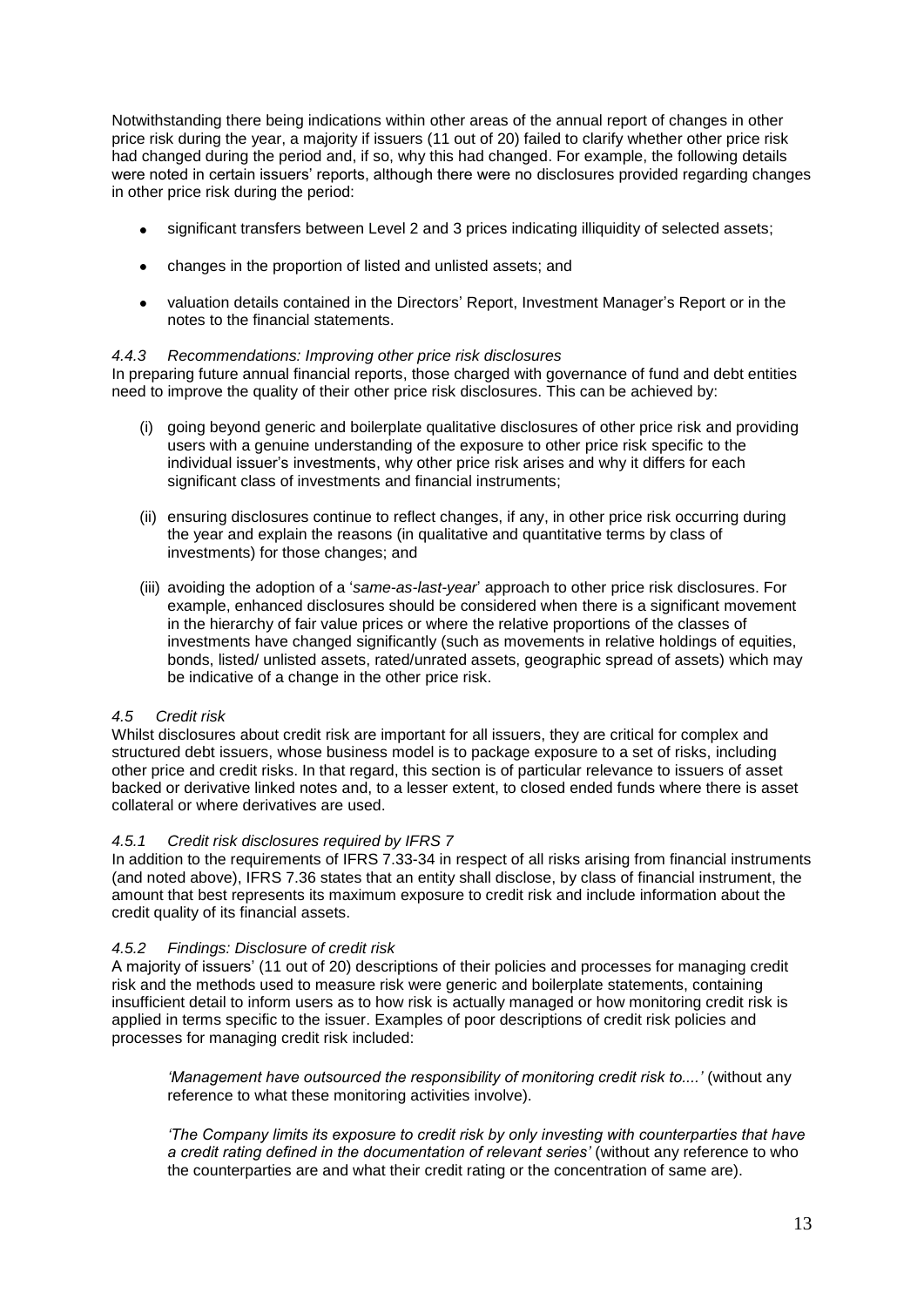A majority of debt issuers described the maximum exposure to credit risk by referring to the asset section of the Statement of Financial Position. However, debt issuers either failed to disclose the credit quality of financial assets or credit quality data was inappropriately aggregated. This hinders the ability of individual classes of noteholders to understand differences in risks by type of financial assets.

A majority of issuers failed to explain whether, and if so the reasons as to why, credit risk and the credit quality of assets changed during the period notwithstanding that in some cases issuers' quantitative disclosures indicated changes to credit risk had occurred. For example, changes in the percentage of listed investments, geographic concentration of assets or asset type or counterparty were frequently noted in issuers' financial reports.

### <span id="page-14-0"></span>*4.5.3 Recommendations: Disclosure of credit risk – debt issuers*

In preparing future annual financial reports, those charged with governance of debt entities need to improve the quality of their credit risk disclosures. This can be achieved by:

- (i) providing a detailed explanation of the nature of the credit risk arising from the issuer's exposure to each class of financial instrument such that important differences in credit risks are not obscured or netted;
- (ii) enhancing qualitative disclosures regarding the company's policies and processes for managing credit risk in a concise manner that gives more issuer specific detail, supplemented with quantitative data to illustrate practical application of the key policies/processes;
- (iii) providing data about the credit quality of financial assets including by class of financial instrument or providing an explanation of why this has not been disclosed; and
- (iv) ensuring that the credit risk notes continue to reflect changes, if any, in credit risk exposure of investments and provide explanations of the reasons for changes in the credit risk during the current period rather than merely reproducing last year's credit risk disclosures where this is not appropriate to the issuer's circumstances.

### <span id="page-14-1"></span>*4.6 Counterparty risk*

A concentration of, or overreliance on, a small number of counterparties or on counterparties with similar characteristics can expose an issuer to greater levels of credit risk in the event that those counterparties fail to honour their commitments.

### <span id="page-14-2"></span>*4.6.1 Counterparty risk disclosures required by IFRS 7*

IFRS 7.34(c) provides for the disclosure of quantitative data about concentrations of risk, including those arising from engaging with a limited number of individual counterparties. According to IFRS 7.B8, entities should disclose a description of how management determines concentrations, a description of the shared characteristic and also the amount of the associated risk exposure.

Paragraph IG18(d) states that:

*'Paragraph 34 requires disclosure of quantitative data about concentrations of risk. For example, concentrations of credit risk may arise from:* 

*...a limited number of individual counterparties or groups of closely related counterparties.* 

Paragraph IG16 states that:

*'Information about the nature and extent of risks arising from financial instruments is more useful if it highlights any relationship between financial instruments that can affect the amount, timing or uncertainty of an entity's future cash flows. The extent to which a risk exposure is altered by such relationships might be apparent to users from the disclosures required by this Standard, but in some cases further disclosures might be useful'* [emphasis added].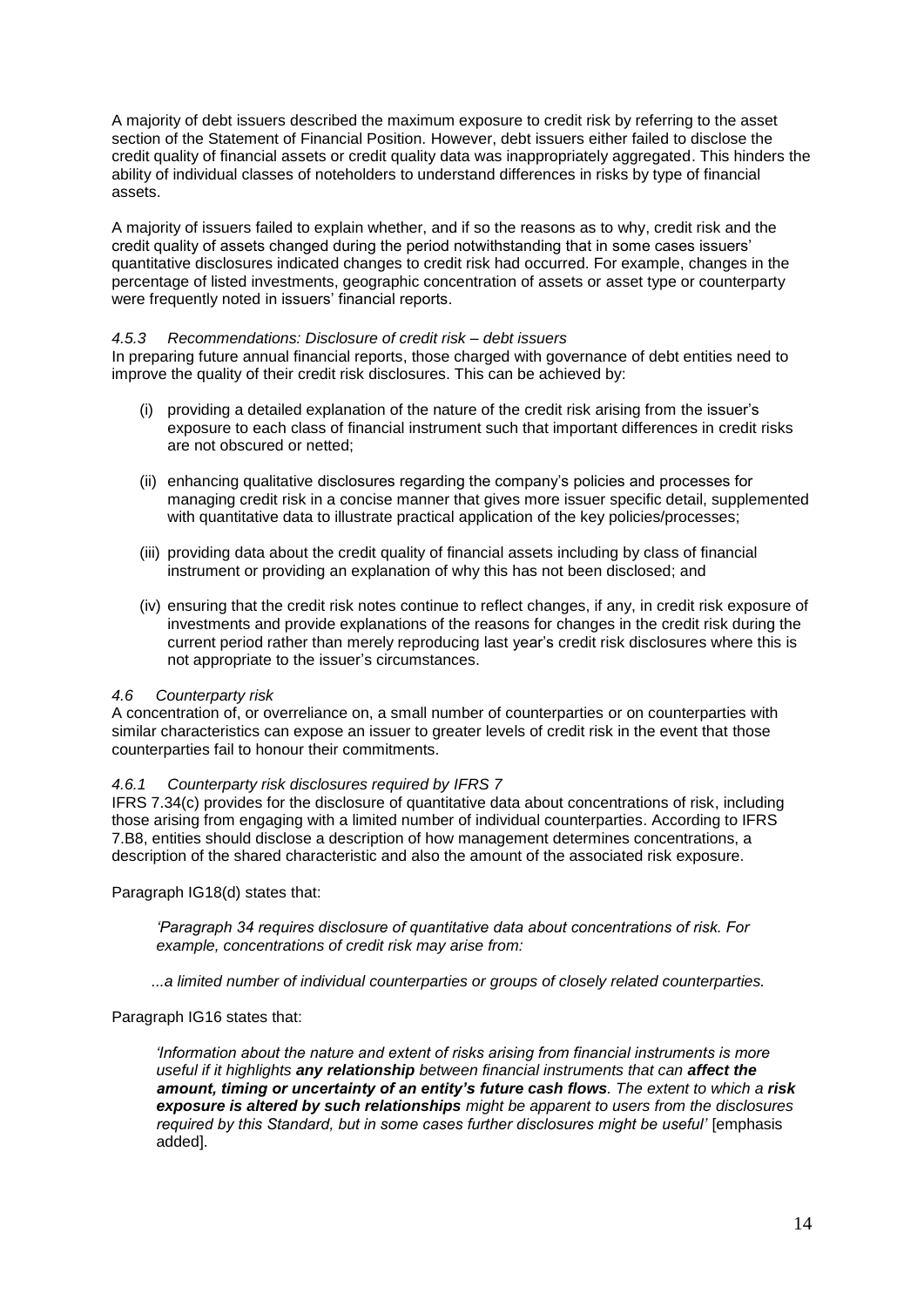## <span id="page-15-0"></span>*4.6.2 Findings: Disclosure of counterparty risk*

The counterparty risk exposure of the funds included in this review was observed as arising by virtue of counterparties' roles in acting as a custodian to cash, financial instruments and other such assets or providing a hedge to specific risks such as interest rate or currency risks through a variety of derivative instruments. The counterparty risk disclosures of these funds, while not without room for improvement, have been observed as of a higher quality in terms of relevant qualitative and quantitative disclosures, than that of debt issuers'. In particular, the qualitative disclosures of some debt issuers did not readily lend themselves to a reader of the financial statements understanding the nature of the counterparty risk and, if relevant, the associated concentration risk. Funds had, in most cases, identified the most significant counterparties. However, in a number of cases they failed to disclose information about the credit quality of counterparties.

There is greater potential exposure to counterparty risk in the case of derivative backed/credit linked notes as noteholders rely to a greater degree on counterparties' abilities to honour their commitments to provide income and a return of the principal amount borrowed, e.g. through the use of derivative instruments such as credit default swaps or total return swaps. Exposure to counterparty risk is increased further where there are a limited number of counterparties.

None of the debt issuers made explicit narrative reference to the concentration of counterparties and, in particular, derivative counterparties and/or why this fact gives rise to an elevated risk in the event of default of that counterparty. The derivative counterparty to total return swaps, credit linked swaps or equity swaps was in most cases a single counterparty and constituted a material percentage of total investments (in some cases 100% of the investments that underpin the notes issued by the debt entity), giving rise to an elevated risk in the event of default of that counterparty.

None of the debt issuers provided a sufficiently detailed explanation of the policies and processes used to manage the counterparty risk and the measurement of same. For example, there was not adequate disclosure of how the risk is monitored, whether this is by an independent service provider or other internal rating system, what criteria are monitored and how often data is communicated to the board.

Notwithstanding that 11 of 14 debt issuers had identified counterparties in the notes to the report (for example, for interest rate swaps, currency swaps, credit default contracts or total return swaps) the ability of users to put this information into context was limited because 9 out of 14 debt issuers did not clarify whether counterparty risk had changed during the period. Where a change in counterparty risk was evident, no debt issuer provided an explanation for the reasons for the change in the risk. 4 of 14 debt issuers failed to disclose the credit rating of some of their counterparties by omitting either the current or comparative credit rating of the counterparty.

### <span id="page-15-1"></span>*4.6.3 Recommendations: Disclosure of counterparty risk*

In preparing future annual financial reports, those charged with governance of funds and, in particular, debt entities need to improve the quality of their counterparty risk disclosures. This can be achieved by:

- (i) providing clear disclosures of concentrations of counterparty risk, if any, along with the reasons why counterparty risk and concentrations thereof arises in terms specific to the issuer in question; such explanations should be qualitative/narrative and avoid general or standardised descriptions and identify the main counterparties, if necessary to enable users to understand the risk exposure;
- (ii) quantifying the exposure to counterparty risk, for example using the credit rating of counterparties (or other measure of quality), including comparative data;
- (iii) describing the policies chosen by the directors to measure, monitor and mitigate users' exposure to counterparty risk including changes therein, if any; and
- (iv) giving details of any changes in counterparty risk, the reasons for those changes or state that there have not been any changes in same.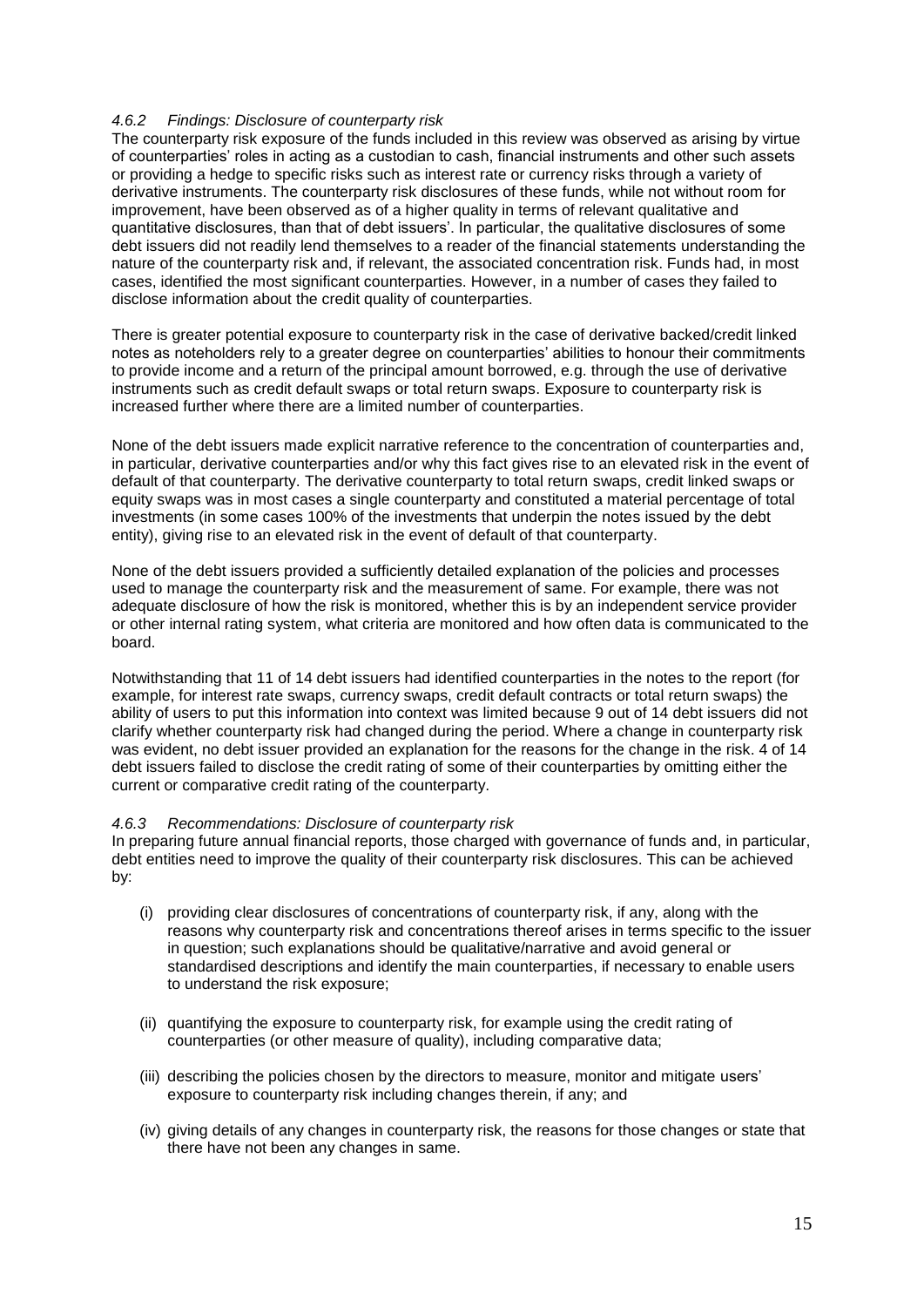## <span id="page-16-0"></span>*4.7 Management report*

Given the volatile and uncertain nature of current market conditions, management reports must effectively communicate to users how the business has performed during the period, the current financial position of the entity (and changes that have occurred therein during the period) and likely future developments. Those charged with governance need to consider carefully the contents of their reports with a view to ensuring that they meet users' needs as well as complying fully with the relevant legislative provisions governing the minimum contents of same.

## <span id="page-16-1"></span>*4.7.1 Content requirements in respect of the management* re*port*

In accordance with the provisions of the Transparency Regulations, Transparency Rules and company law<sup>13</sup>, those charged with governance are required to prepare a management report (or a Directors' Report under Section 13 of the Companies (Amendment) Act, 1986) to accompany the annual financial statements, which must contain:

- (i) a fair review of the development and performance of the business during the financial year and the position of the issuer at the reporting date; and
- (ii) a description of the principal risks and uncertainties facing the issuer.

The management report should present a balanced and comprehensive analysis of the development and performance during the period and at year end, using key performance indicators (both financial and non-financial) where necessary. It should also give an indication of the issuer's likely future development, among other things.

## <span id="page-16-2"></span>*4.7.2 Findings: Management report*

Management reports of the surveyed issuers were in the main, boilerplate and generic, lacking any useful entity specific information and sufficient analysis necessary to understand the components of the overall performance for the financial period.

None of the surveyed debt issuers' management reports provided performance data by class of note, instead referring, in most instances, to the aggregated net profit or loss amount in the Statement of Comprehensive Income without any analysis of the basis for, or components of, that performance. The performance of each class of note (and underlying investments thereof) may differ and, therefore, for information to be useful to users, it is necessary to provide performance data at a more disaggregated level.

None of the surveyed debt issuers gave any indication of likely future developments or uncertainties. The following type of disclosures (considered vague and lacking in transparency) were not uncommon in debt issuers' annual reports:

'*the directors expect that the present level of activity will be sustained for the foreseeable future…*'

'*the directors do not envisage that there will be any substantial change for the foreseeable future in the operations of the Company…*'.

While there remains scope for improvement in the quality of funds' management reports, these were nevertheless found to be of a higher quality than those of debt issuers.

## <span id="page-16-3"></span>*4.7.3 Recommendations: Management report - debt issuers*

In preparing future annual financial reports, those charged with governance of fund and debt entities need to improve the quality of their management reports. This can be achieved by providing:

(i) an analysis of the performance of each class of notes in issue during the year that enables each class of noteholder to understand the performance, financial position and likely future cash flows. This should explain the basis for the performance rather than being limited to a mere reference to the absolute amount; and

<sup>1</sup> <sup>13</sup> Regulation 5(4)(c)(ii) of the Transparency (Directive 2004/109/EC) Regulations 2007, Rule 6.1 of the Transparency Rules of the Central Bank, September, 2009 and Section 13 of the Companies (Amendment) Act, 1986.